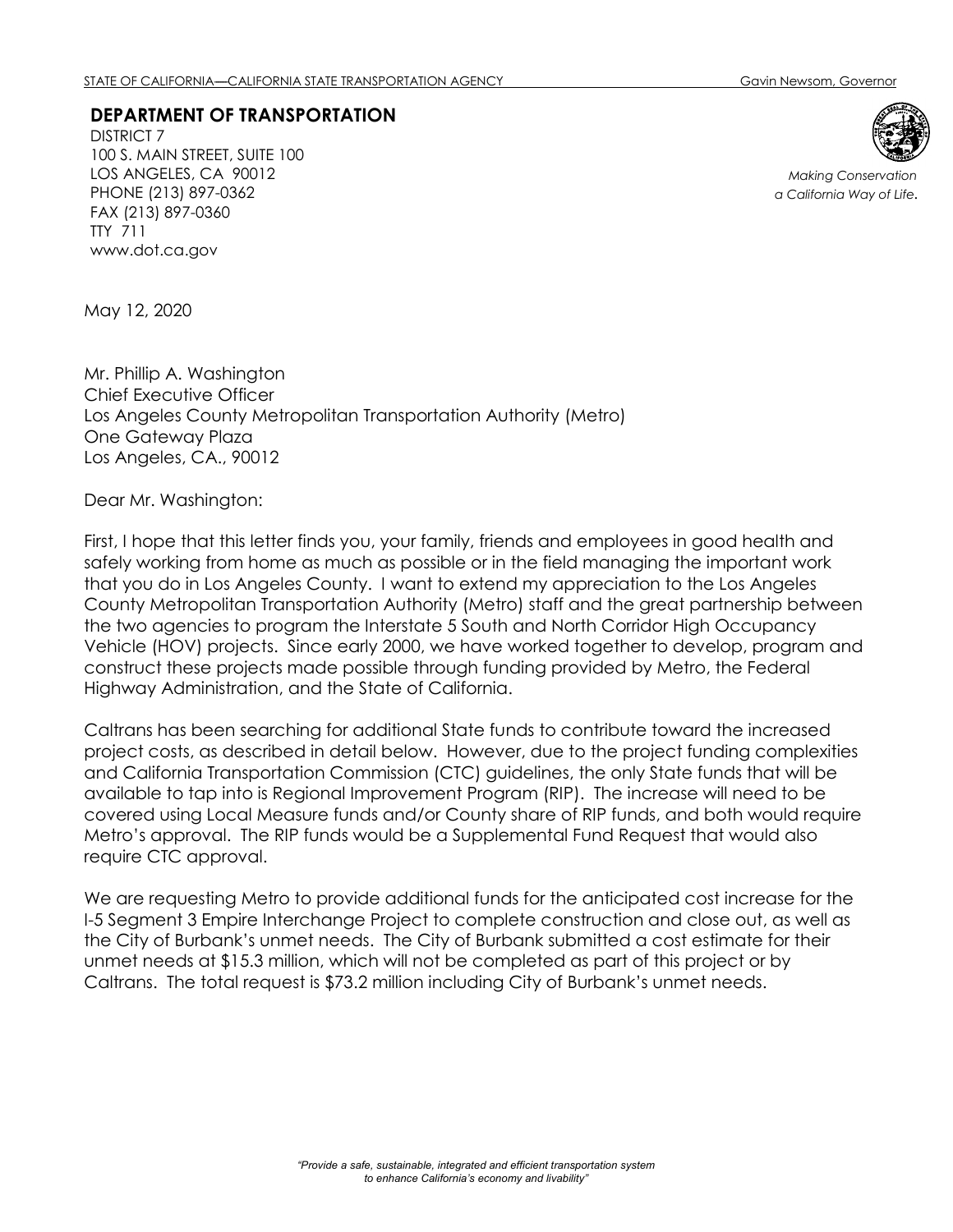Mr. Phillip Washington 05/12/2020 Page 2

Below is a table showing the additional funds requested.

| Additional funds to finish project                 | \$9,900,000  |
|----------------------------------------------------|--------------|
| Additional funds to settle past delay claims in    |              |
| 2020                                               | \$40,000,000 |
| Escalation and Interest to settle all delay claims |              |
| after 2020                                         | \$8,000,000  |
| <b>Total for Project</b>                           | \$57,900,000 |
|                                                    | \$15,300,000 |
| City of Burbank Unmet Needs                        |              |
| <b>Total Request</b>                               | \$73,200,000 |

\*Estimate based on City of Burbank request, not verified by Caltrans

## **The I-5 South Corridor**

The I-5 South Corridor consists of six projects, including the Carmenita Interchange (IC) project, with an estimated cost of approximately \$1.89 billion.

- Three of the six projects have completed construction and resolved all claims with the contractors (Segments 1, 3 and the Carmenita IC projects);
- The Segment 4 project has achieved substantial completion, but has outstanding claims with contractor;
- Segments 2 and 5 are ongoing in construction;
- Segment 2 will be the last segment to complete construction and is targeted to open in late 2021. We expect to accept the contract in late 2022 and resolve claims with the contractor thereafter.

The current life of the project budget for the I-5 South Corridor is adequate to close out all the project segments. There will be a savings of approximately \$6.8 million from this corridor in local funds, and an additional saving from the Carmenita IC Project of \$4.93 million.

## **The I-5 North Corridor**

The I-5 North Corridor consists of four projects. The estimated cost for the project is approximately \$965 million.

- Two of the projects (Segment 1 & 2) have completed construction and resolved all claims with the contractor.
- Segment 4 has achieved substantial completion and targeted for contract acceptance in Winter 2020.
- Segment 3 (Empire Avenue IC Project) is ongoing in construction. The Segment 3 project has encountered many challenges from the start which has caused a few years of delay and many claims and potential claims from the contractor. Caltrans and Metro staff have been working together from the start of this project to manage the risks to minimize the delay and cost increase. Segment 3 is currently targeted to complete in Summer 2021 and accept the contract in Summer 2022. Based on the